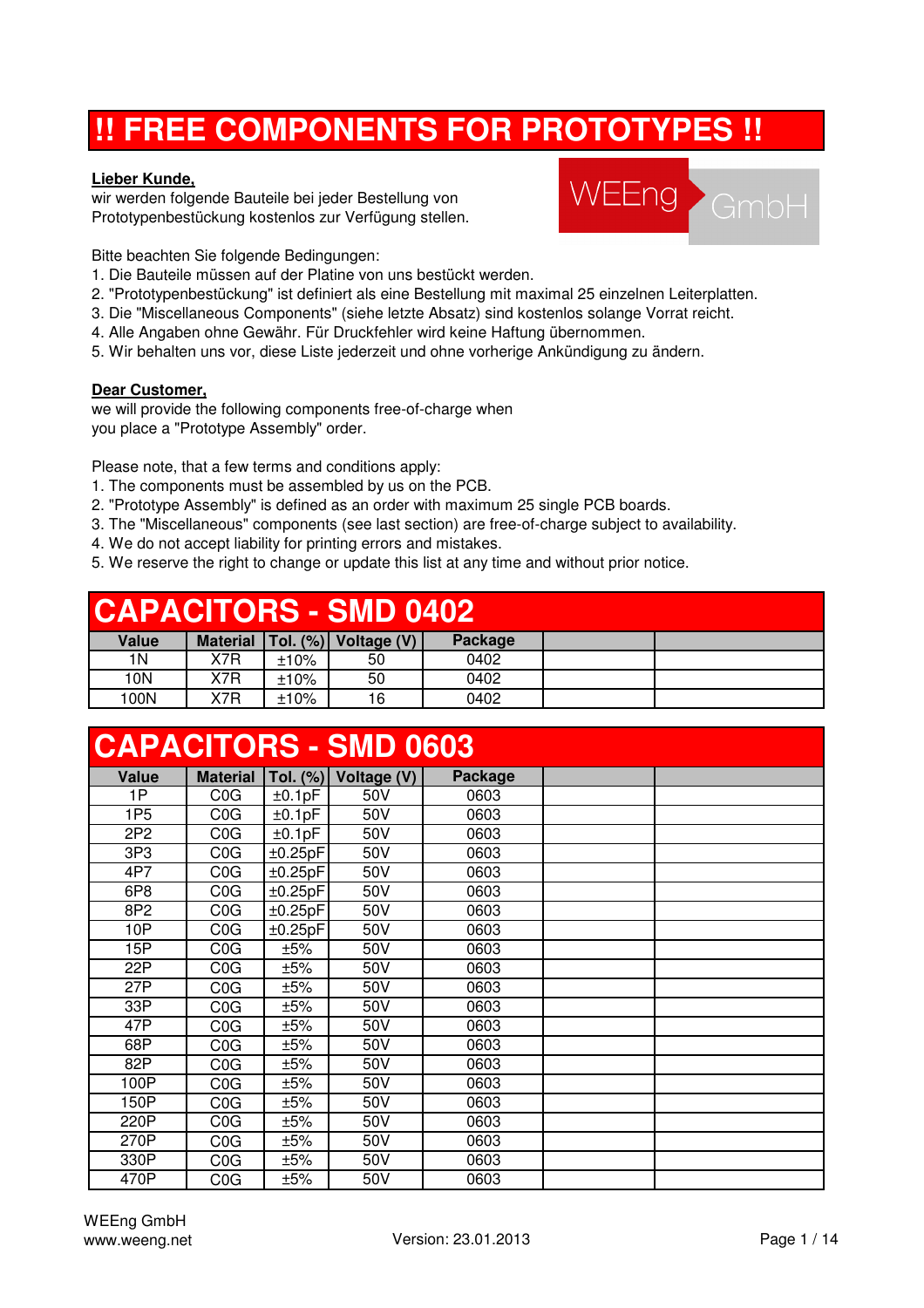| 680P            | X7R              | ±10% | 50V  | 0603 |  |
|-----------------|------------------|------|------|------|--|
| 820P            | X7R              | ±10% | 50V  | 0603 |  |
| 1N              | X7R              | ±10% | 50V  | 0603 |  |
| 1N <sub>5</sub> | X7R              | ±10% | 50V  | 0603 |  |
| 2N <sub>2</sub> | X7R              | ±10% | 50V  | 0603 |  |
| 3N3             | X7R              | ±10% | 50V  | 0603 |  |
| 4N7             | X7R              | ±10% | 50V  | 0603 |  |
| 6N <sub>8</sub> | X7R              | ±10% | 50V  | 0603 |  |
| 8N2             | X7R              | ±10% | 50V  | 0603 |  |
| 10N             | X7R              | ±10% | 50V  | 0603 |  |
| 15N             | X7R              | ±10% | 50V  | 0603 |  |
| <b>22N</b>      | X7R              | ±10% | 50V  | 0603 |  |
| 33N             | X7R              | ±10% | 50V  | 0603 |  |
| 47N             | X7R              | ±10% | 50V  | 0603 |  |
| 68N             | X7R              | ±10% | 50V  | 0603 |  |
| 82N             | X7R              | ±10% | 50V  | 0603 |  |
| 100N            | X7R              | ±10% | 50V  | 0603 |  |
| 150N            | X7R              | ±10% | 50V  | 0603 |  |
| 220N            | X7R              | ±10% | 50V  | 0603 |  |
| 330N            | X7R              | ±10% | 50V  | 0603 |  |
| 470N            | X <sub>5</sub> R | ±10% | 25V  | 0603 |  |
| 680N            | X <sub>5</sub> R | ±10% | 50V  | 0603 |  |
| 1U              | X <sub>5</sub> R | ±10% | 25V  | 0603 |  |
| 2U <sub>2</sub> | X <sub>5</sub> R | ±10% | 16V  | 0603 |  |
| 4U7             | X5R              | ±10% | 6.3V | 0603 |  |
| 10U             | X5R              | ±20% | 6.3V | 0603 |  |

# **CAPACITORS - SMD 0805**

|                 | <u>UAFAUITURU - JIMD UOUJ</u> |         |                           |         |  |  |  |  |  |  |
|-----------------|-------------------------------|---------|---------------------------|---------|--|--|--|--|--|--|
| Value           | <b>Material</b>               |         | Tol. $(\%)$ Voltage $(V)$ | Package |  |  |  |  |  |  |
| 1P              | COG                           | ±0.1pF  | 50V                       | 0805    |  |  |  |  |  |  |
| 1P <sub>5</sub> | COG                           | ±0.1pF  | 50V                       | 0805    |  |  |  |  |  |  |
| 2P <sub>2</sub> | C <sub>0</sub> G              | ±0.1pF  | 50V                       | 0805    |  |  |  |  |  |  |
| 3P3             | COG                           | ±0.25pF | 50V                       | 0805    |  |  |  |  |  |  |
| 4P7             | COG                           | ±0.25pF | 50V                       | 0805    |  |  |  |  |  |  |
| 6P8             | COG                           | ±0.25pF | 50V                       | 0805    |  |  |  |  |  |  |
| 8P2             | COG                           | ±0.25pF | 50V                       | 0805    |  |  |  |  |  |  |
| 10P             | COG                           | ±0.25pF | 50V                       | 0805    |  |  |  |  |  |  |
| 15P             | COG                           | ±5%     | 50V                       | 0805    |  |  |  |  |  |  |
| 22P             | COG                           | ±5%     | 50V                       | 0805    |  |  |  |  |  |  |
| 33P             | COG                           | ±5%     | 50V                       | 0805    |  |  |  |  |  |  |
| 47P             | COG                           | ±5%     | 50V                       | 0805    |  |  |  |  |  |  |
| 68P             | COG                           | ±5%     | 50V                       | 0805    |  |  |  |  |  |  |
| 82P             | COG                           | ±5%     | 50V                       | 0805    |  |  |  |  |  |  |
| 100P            | COG                           | ±5%     | 50V                       | 0805    |  |  |  |  |  |  |
| 150P            | COG                           | ±5%     | 50V                       | 0805    |  |  |  |  |  |  |
| 220P            | COG                           | ±5%     | 50V                       | 0805    |  |  |  |  |  |  |
| 270P            | COG                           | ±5%     | 50V                       | 0805    |  |  |  |  |  |  |
| 330P            | COG                           | ±5%     | 50V                       | 0805    |  |  |  |  |  |  |
| 470P            | COG                           | ±5%     | 50V                       | 0805    |  |  |  |  |  |  |
| 680P            | X7R                           | ±10%    | 50V                       | 0805    |  |  |  |  |  |  |
| 820P            | X7R                           | ±10%    | 50V                       | 0805    |  |  |  |  |  |  |
| 1 <sub>N</sub>  | X7R                           | ±10%    | 50V                       | 0805    |  |  |  |  |  |  |
| 1N <sub>5</sub> | X7R                           | ±10%    | 50V                       | 0805    |  |  |  |  |  |  |
| 2N <sub>2</sub> | X7R                           | ±10%    | 50V                       | 0805    |  |  |  |  |  |  |
| 3N <sub>3</sub> | X7R                           | ±10%    | 50V                       | 0805    |  |  |  |  |  |  |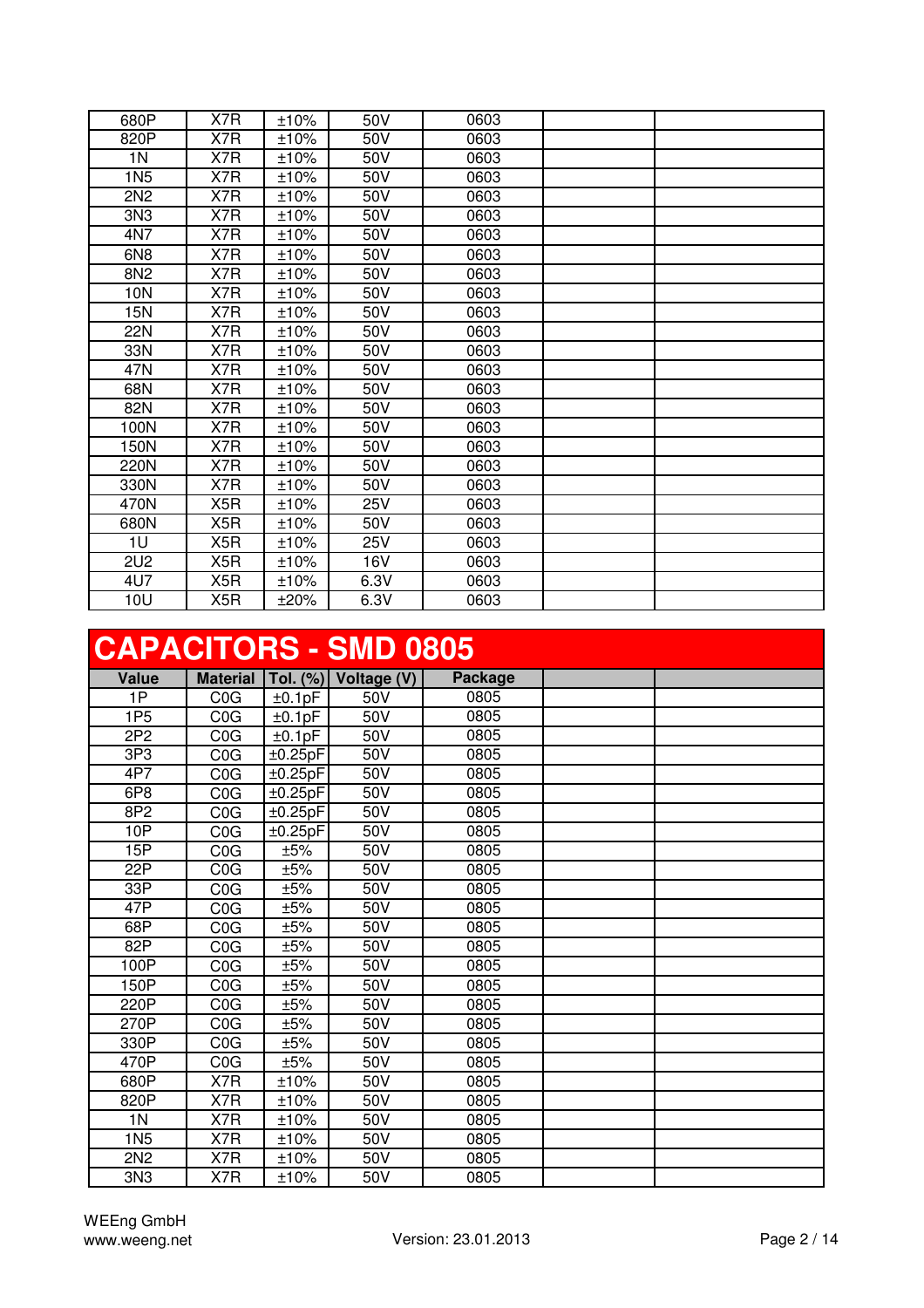| 4N7             | X7R | $±10\%$ | 50V  | 0805 |  |
|-----------------|-----|---------|------|------|--|
| 6N8             | X7R | ±10%    | 50V  | 0805 |  |
| 8N <sub>2</sub> | X7R | ±10%    | 50V  | 0805 |  |
| 10N             | X7R | ±10%    | 50V  | 0805 |  |
| 15N             | X7R | ±10%    | 50V  | 0805 |  |
| 22N             | X7R | ±10%    | 50V  | 0805 |  |
| 33N             | X7R | ±10%    | 50V  | 0805 |  |
| 47N             | X7R | ±10%    | 50V  | 0805 |  |
| 68N             | X7R | ±10%    | 50V  | 0805 |  |
| 82N             | X7R | ±10%    | 50V  | 0805 |  |
| 100N            | X7R | ±10%    | 50V  | 0805 |  |
| 150N            | X7R | ±10%    | 50V  | 0805 |  |
| 220N            | X7R | ±10%    | 50V  | 0805 |  |
| 330N            | X7R | ±10%    | 50V  | 0805 |  |
| 470N            | X7R | ±10%    | 50V  | 0805 |  |
| 680N            | X5R | ±10%    | 50V  | 0805 |  |
| 1U              | X5R | ±10%    | 25V  | 0805 |  |
| <b>2U2</b>      | X5R | ±10%    | 16V  | 0805 |  |
| 4U7             | X5R | ±10%    | 10V  | 0805 |  |
| 10U             | X5R | ±20%    | 6.3V | 0805 |  |

| <b>RESISTORS - SMD 0402</b> |                 |        |                      |                  |         |  |  |
|-----------------------------|-----------------|--------|----------------------|------------------|---------|--|--|
| <b>Value</b>                | <b>Material</b> |        | Tol. (%) Voltage (V) | TC (ppm/°C)      | Package |  |  |
| 0R                          | thick film      |        | 50                   |                  | 0402    |  |  |
| 1R <sub>0</sub>             | thick film      | ±1%    | $\overline{50}$      | 200              | 0402    |  |  |
| 1R1                         | thick film      | ±1%    | $\overline{50}$      | 200              | 0402    |  |  |
| 1R <sub>2</sub>             | thick film      | ±1%    | 50                   | 200              | 0402    |  |  |
| 1R3                         | thick film      | $±1\%$ | 50                   | 200              | 0402    |  |  |
| 1R5                         | thick film      | ±1%    | 50                   | $\overline{200}$ | 0402    |  |  |
| 1R6                         | thick film      | ±1%    | 50                   | 200              | 0402    |  |  |
| 1R8                         | thick film      | ±1%    | 50                   | 200              | 0402    |  |  |
| 2R <sub>0</sub>             | thick film      | $±1\%$ | 50                   | 200              | 0402    |  |  |
| 2R <sub>2</sub>             | thick film      | ±1%    | 50                   | $\overline{200}$ | 0402    |  |  |
| 2R4                         | thick film      | ±1%    | 50                   | $\overline{200}$ | 0402    |  |  |
| 2R7                         | thick film      | ±1%    | 50                   | 200              | 0402    |  |  |
| 3R0                         | thick film      | ±1%    | 50                   | 200              | 0402    |  |  |
| 3R3                         | thick film      | ±1%    | $\overline{50}$      | 200              | 0402    |  |  |
| 3R6                         | thick film      | ±1%    | 50                   | 200              | 0402    |  |  |
| 3R9                         | thick film      | ±1%    | 50                   | 200              | 0402    |  |  |
| 4R3                         | thick film      | ±1%    | 50                   | 200              | 0402    |  |  |
| 4R7                         | thick film      | ±1%    | $\overline{50}$      | 200              | 0402    |  |  |
| 5R1                         | thick film      | ±1%    | 50                   | 200              | 0402    |  |  |
| 5R6                         | thick film      | ±1%    | 50                   | 200              | 0402    |  |  |
| 6R2                         | thick film      | ±1%    | 50                   | 200              | 0402    |  |  |
| 6R <sub>8</sub>             | thick film      | ±1%    | 50                   | 200              | 0402    |  |  |
| 7R5                         | thick film      | ±1%    | $\overline{50}$      | 200              | 0402    |  |  |
| 8R2                         | thick film      | ±1%    | 50                   | 200              | 0402    |  |  |
| 9R1                         | thick film      | ±1%    | $\overline{50}$      | 200              | 0402    |  |  |
| 10 <sub>R</sub>             | thick film      | ±1%    | 50                   | 100              | 0402    |  |  |
| 11R                         | thick film      | ±1%    | 50                   | 100              | 0402    |  |  |
| 12R                         | thick film      | ±1%    | 50                   | 100              | 0402    |  |  |
| 13R                         | thick film      | ±1%    | 50                   | 100              | 0402    |  |  |
| 15R                         | thick film      | ±1%    | 50                   | 100              | 0402    |  |  |
| 16R                         | thick film      | ±1%    | 50                   | 100              | 0402    |  |  |
| 18R                         | thick film      | ±1%    | 50                   | 100              | 0402    |  |  |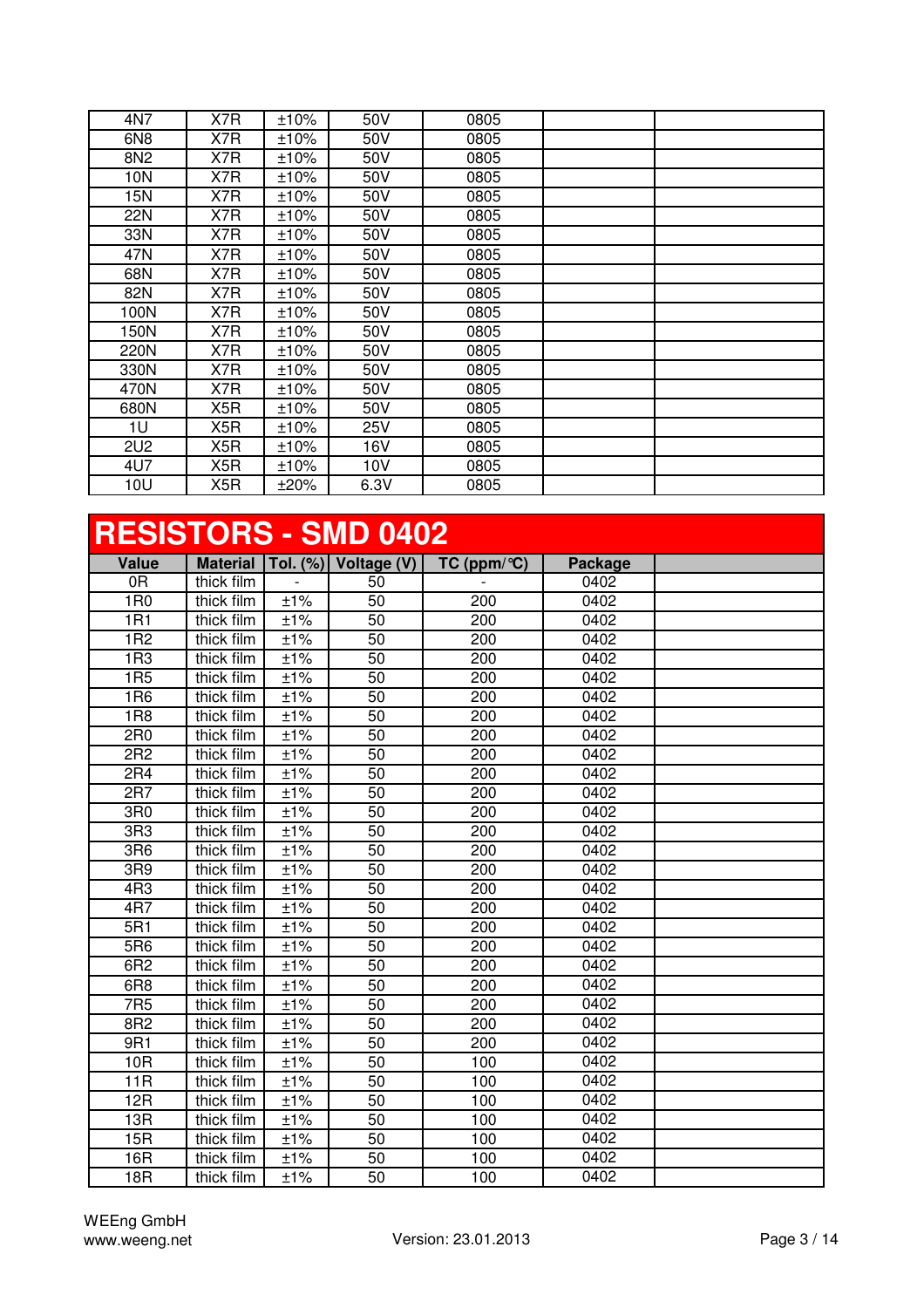| 20 <sub>R</sub>  | thick film | ±1% | 50 | 100 | 0402 |  |
|------------------|------------|-----|----|-----|------|--|
| 22R              | thick film | ±1% | 50 | 100 | 0402 |  |
| 24R              | thick film | ±1% | 50 | 100 | 0402 |  |
| 27R              | thick film | ±1% | 50 | 100 | 0402 |  |
| 30R              | thick film | ±1% | 50 | 100 | 0402 |  |
| 33R              | thick film | ±1% | 50 | 100 | 0402 |  |
| 36R              | thick film | ±1% | 50 | 100 | 0402 |  |
| 39R              | thick film | ±1% | 50 | 100 | 0402 |  |
| 43R              | thick film | ±1% | 50 | 100 | 0402 |  |
| 47R              | thick film | ±1% | 50 | 100 | 0402 |  |
| $\overline{51}R$ | thick film | ±1% | 50 | 100 | 0402 |  |
| 56R              | thick film | ±1% | 50 | 100 | 0402 |  |
| 62R              | thick film | ±1% | 50 | 100 | 0402 |  |
| 68R              | thick film | ±1% | 50 | 100 | 0402 |  |
| 75R              | thick film | ±1% | 50 | 100 | 0402 |  |
| 82R              |            | ±1% | 50 | 100 | 0402 |  |
|                  | thick film |     |    |     | 0402 |  |
| 91R              | thick film | ±1% | 50 | 100 | 0402 |  |
| 100R             | thick film | ±1% | 50 | 100 | 0402 |  |
| 110R             | thick film | ±1% | 50 | 100 |      |  |
| 120R             | thick film | ±1% | 50 | 100 | 0402 |  |
| 130R             | thick film | ±1% | 50 | 100 | 0402 |  |
| 150R             | thick film | ±1% | 50 | 100 | 0402 |  |
| 160R             | thick film | ±1% | 50 | 100 | 0402 |  |
| 180R             | thick film | ±1% | 50 | 100 | 0402 |  |
| 200R             | thick film | ±1% | 50 | 100 | 0402 |  |
| 220R             | thick film | ±1% | 50 | 100 | 0402 |  |
| 240R             | thick film | ±1% | 50 | 100 | 0402 |  |
| 270R             | thick film | ±1% | 50 | 100 | 0402 |  |
| 300R             | thick film | ±1% | 50 | 100 | 0402 |  |
| 330R             | thick film | ±1% | 50 | 100 | 0402 |  |
| 360R             | thick film | ±1% | 50 | 100 | 0402 |  |
| 390R             | thick film | ±1% | 50 | 100 | 0402 |  |
| 430R             | thick film | ±1% | 50 | 100 | 0402 |  |
| 470R             | thick film | ±1% | 50 | 100 | 0402 |  |
| 510R             | thick film | ±1% | 50 | 100 | 0402 |  |
| 549R             | thick film | ±1% | 50 | 100 | 0402 |  |
| 560R             | thick film | ±1% | 50 | 100 | 0402 |  |
| 620R             | thick film | ±1% | 50 | 100 | 0402 |  |
| 649R             | thick film | ±1% | 50 | 100 | 0402 |  |
| 680R             | thick film | ±1% | 50 | 100 | 0402 |  |
| 750R             | thick film | ±1% | 50 | 100 | 0402 |  |
| 820R             | thick film | ±1% | 50 | 100 | 0402 |  |
| 910R             | thick film | ±1% | 50 | 100 | 0402 |  |
| 1K0              | thick film | ±1% | 50 | 100 | 0402 |  |
| 1K02             | thick film | ±1% | 50 | 100 | 0402 |  |
| 1K1              | thick film | ±1% | 50 | 100 | 0402 |  |
| 1K <sub>2</sub>  | thick film | ±1% | 50 | 100 | 0402 |  |
| 1K <sub>3</sub>  | thick film | ±1% | 50 | 100 | 0402 |  |
| 1K <sub>5</sub>  | thick film | ±1% | 50 | 100 | 0402 |  |
| <b>1K6</b>       | thick film | ±1% | 50 | 100 | 0402 |  |
| 1K8              | thick film | ±1% | 50 | 100 | 0402 |  |
| 2K               | thick film | ±1% | 50 | 100 | 0402 |  |
| 2K2              | thick film | ±1% | 50 | 100 | 0402 |  |
| 2K4              | thick film | ±1% | 50 | 100 | 0402 |  |
| 2K7              | thick film | ±1% | 50 | 100 | 0402 |  |
| 3K               | thick film | ±1% | 50 | 100 | 0402 |  |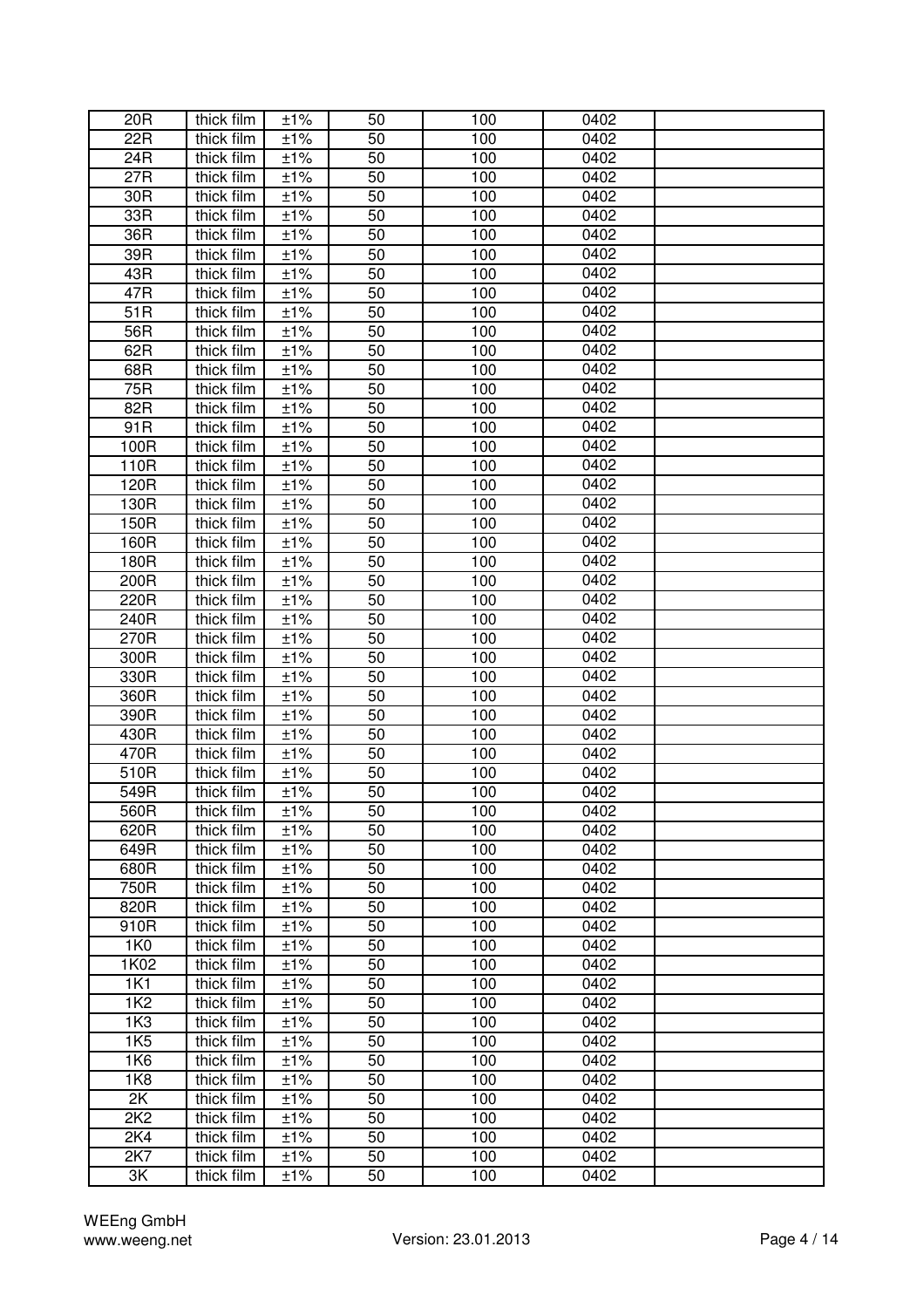| 3K <sub>3</sub> | thick film               | ±1% | 50              | 100 | 0402 |  |
|-----------------|--------------------------|-----|-----------------|-----|------|--|
| 3K6             | thick film               | ±1% | 50              | 100 | 0402 |  |
| 3K9             | thick film               | ±1% | 50              | 100 | 0402 |  |
| 4K3             | thick film               | ±1% | 50              | 100 | 0402 |  |
| 4K7             | thick film               | ±1% | 50              | 100 | 0402 |  |
| 5K1             | thick film               | ±1% | 50              | 100 | 0402 |  |
| 5K6             | thick film               | ±1% | 50              | 100 | 0402 |  |
| 6K <sub>2</sub> | thick film               | ±1% | 50              | 100 | 0402 |  |
| 6K8             | thick film               | ±1% | 50              | 100 | 0402 |  |
| 7K5             | thick film               | ±1% | 50              | 100 | 0402 |  |
| 8K <sub>2</sub> | thick film               | ±1% | 50              | 100 | 0402 |  |
| 9K09            | thick film               | ±1% | 50              | 100 | 0402 |  |
| 9K1             | thick film               | ±1% | 50              | 100 | 0402 |  |
| 9K76            | thick film               | ±1% | 50              | 100 | 0402 |  |
| 10K             | thick film               | ±1% | 50              | 100 | 0402 |  |
| 11K             | thick film               | ±1% | 50              | 100 | 0402 |  |
| 12K             | thick film               | ±1% | 50              | 100 | 0402 |  |
| 12K7            | thick film               | ±1% | $\overline{50}$ | 100 | 0402 |  |
|                 |                          |     | 50              |     | 0402 |  |
| 13K             | thick film               | ±1% |                 | 100 | 0402 |  |
| 15K             | thick film<br>thick film | ±1% | 50              | 100 | 0402 |  |
| 15K8            |                          | ±1% | 50              | 100 | 0402 |  |
| 16K             | thick film               | ±1% | 50              | 100 |      |  |
| <b>18K</b>      | thick film               | ±1% | 50              | 100 | 0402 |  |
| 20K             | thick film               | ±1% | 50              | 100 | 0402 |  |
| 22K             | thick film               | ±1% | 50              | 100 | 0402 |  |
| 24K             | thick film               | ±1% | 50              | 100 | 0402 |  |
| 25K5            | thick film               | ±1% | 50              | 100 | 0402 |  |
| 27K             | thick film               | ±1% | 50              | 100 | 0402 |  |
| 30K             | thick film               | ±1% | 50              | 100 | 0402 |  |
| 33K             | thick film               | ±1% | 50              | 100 | 0402 |  |
| 36K             | thick film               | ±1% | 50              | 100 | 0402 |  |
| 36K5            | thick film               | ±1% | 50              | 100 | 0402 |  |
| 39K<br>43K      | thick film               | ±1% | 50<br>50        | 100 | 0402 |  |
| 47K             | thick film               | ±1% |                 | 100 | 0402 |  |
|                 | thick film               | ±1% | 50              | 100 | 0402 |  |
| 49K9            | thick film               | ±1% | 50              | 100 | 0402 |  |
| 51K             | thick film               | ±1% | 50              | 100 | 0402 |  |
| 56K             | thick film               | ±1% | 50              | 100 | 0402 |  |
| 62K             | thick film               | ±1% | 50              | 100 | 0402 |  |
| 68K             | thick film               | ±1% | 50              | 100 | 0402 |  |
| 75K             | thick film               | ±1% | 50              | 100 | 0402 |  |
| 82K             | thick film               | ±1% | 50              | 100 | 0402 |  |
| 91K             | thick film               | ±1% | 50              | 100 | 0402 |  |
| 100K            | thick film               | ±1% | 50              | 100 | 0402 |  |
| 110K            | thick film               | ±1% | 50              | 100 | 0402 |  |
| 120K            | thick film               | ±1% | 50              | 100 | 0402 |  |
| 130K            | thick film               | ±1% | 50              | 100 | 0402 |  |
| 147K            | thick film               | ±1% | 50              | 100 | 0402 |  |
| 150K            | thick film               | ±1% | 50              | 100 | 0402 |  |
| 160K            | thick film               | ±1% | 50              | 100 | 0402 |  |
| 180K            | thick film               | ±1% | 50              | 100 | 0402 |  |
| 200K            | thick film               | ±1% | 50              | 100 | 0402 |  |
| 220K            | thick film               | ±1% | 50              | 100 | 0402 |  |
| 240K            | thick film               | ±1% | 50              | 100 | 0402 |  |
| 270K            | thick film               | ±1% | 50              | 100 | 0402 |  |
| 300K            | thick film               | ±1% | 50              | 100 | 0402 |  |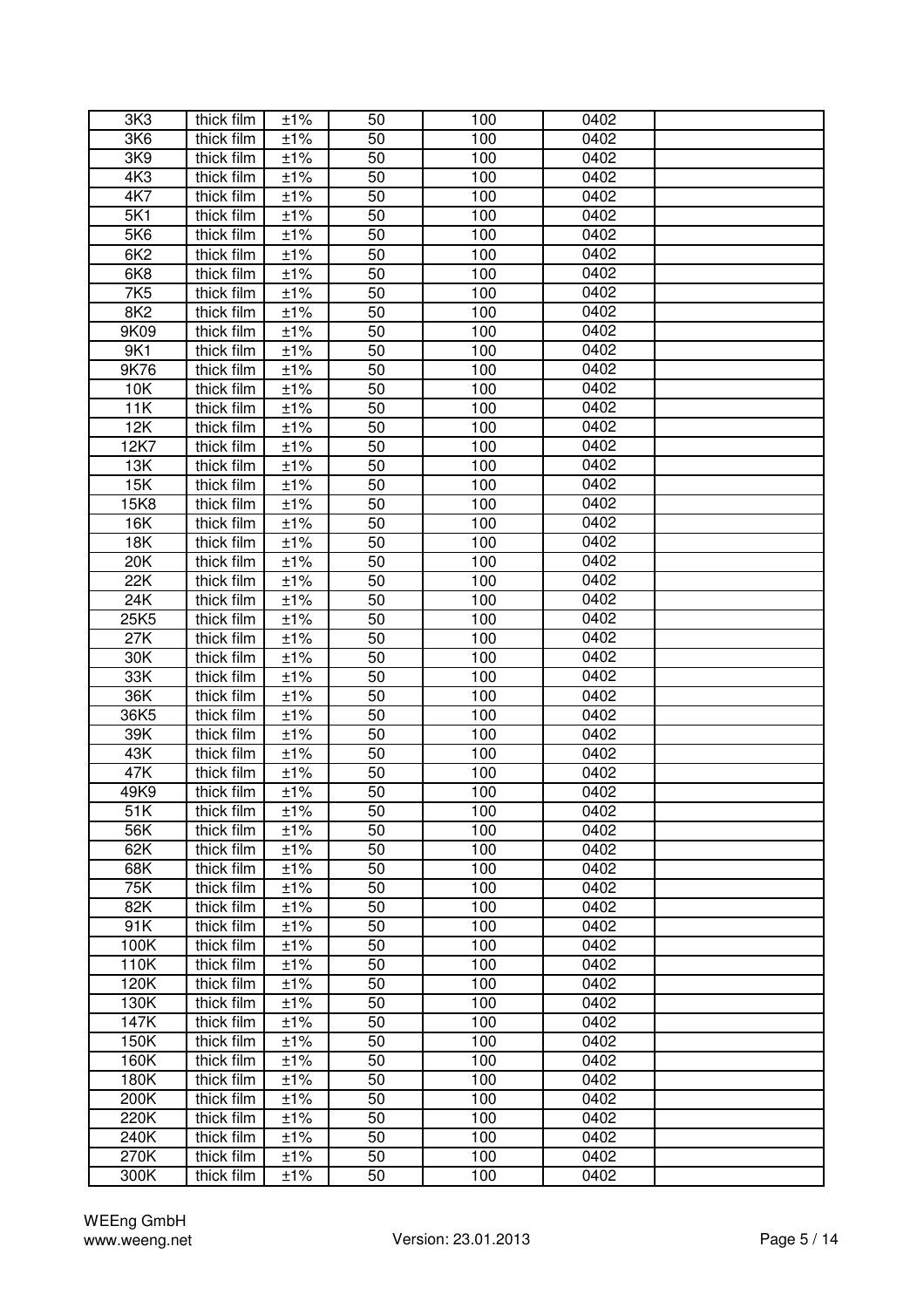| 330K            | thick film | ±1%                  | 50              | 100 | 0402 |  |
|-----------------|------------|----------------------|-----------------|-----|------|--|
| 360K            | thick film | ±1%                  | 50              | 100 | 0402 |  |
| 390K            | thick film | ±1%                  | 50              | 100 | 0402 |  |
| 430K            | thick film | ±1%                  | 50              | 100 | 0402 |  |
| 470K            | thick film | ±1%                  | 50              | 100 | 0402 |  |
| 499K            | thick film | ±1%                  | 50              | 100 | 0402 |  |
| 510K            | thick film | ±1%                  | $\overline{50}$ | 100 | 0402 |  |
| 560K            | thick film | $\overline{\pm 1\%}$ | $\overline{50}$ | 100 | 0402 |  |
| 620K            | thick film | ±1%                  | 50              | 100 | 0402 |  |
| 680K            | thick film | ±1%                  | 50              | 100 | 0402 |  |
| 750K            | thick film | ±1%                  | $\overline{50}$ | 100 | 0402 |  |
| 820K            | thick film | ±1%                  | 50              | 100 | 0402 |  |
| 910K            | thick film | ±1%                  | $\overline{50}$ | 100 | 0402 |  |
| 1M              | thick film | ±1%                  | 50              | 100 | 0402 |  |
| 1M1             | thick film | ±1%                  | 50              | 100 | 0402 |  |
| 1M2             | thick film | ±1%                  | 50              | 100 | 0402 |  |
| 1M <sub>3</sub> | thick film | ±1%                  | 50              | 100 | 0402 |  |
| 1M <sub>5</sub> | thick film | ±1%                  | 50              | 100 | 0402 |  |
| 1M6             | thick film | ±1%                  | 50              | 100 | 0402 |  |
| 1M8             | thick film | ±1%                  | 50              | 100 | 0402 |  |
| 2M              | thick film | ±1%                  | 50              | 100 | 0402 |  |
| 2M2             | thick film | ±1%                  | 50              | 100 | 0402 |  |
| 2M4             | thick film | ±1%                  | 50              | 100 | 0402 |  |
| 2M7             | thick film | ±1%                  | $\overline{50}$ | 100 | 0402 |  |
| 3M              | thick film | ±1%                  | 50              | 100 | 0402 |  |
| 3M3             | thick film | ±1%                  | 50              | 100 | 0402 |  |
| 3M6             | thick film | ±1%                  | 50              | 100 | 0402 |  |
| 3M9             | thick film | ±1%                  | 50              | 100 | 0402 |  |
| 4M3             | thick film | ±1%                  | $\overline{50}$ | 100 | 0402 |  |
| 4M7             | thick film | ±1%                  | 50              | 100 | 0402 |  |
| 5M1             | thick film | ±1%                  | 50              | 100 | 0402 |  |
| 5M6             | thick film | ±1%                  | 50              | 100 | 0402 |  |
| 6M2             | thick film | ±1%                  | 50              | 100 | 0402 |  |
| 6M8             | thick film | ±1%                  | 50              | 100 | 0402 |  |
| 7M5             | thick film | ±1%                  | 50              | 100 | 0402 |  |
| 8M2             | thick film | ±1%                  | 50              | 100 | 0402 |  |
| 9M1             | thick film | ±1%                  | 50              | 100 | 0402 |  |
| 10M             | thick film | ±1%                  | 50              | 100 | 0402 |  |
|                 |            |                      |                 |     |      |  |

### **RESISTORS - SMD 0603**

| <b>Value</b>    | <b>Material</b> | Tol. (%) | Voltage (V) | TC (ppm/ $\mathrm{C}$ ) | Package |  |
|-----------------|-----------------|----------|-------------|-------------------------|---------|--|
| 0R              | thick film      |          | 50          |                         | 0603    |  |
| 1 <sub>R0</sub> | thick film      | ±1%      | 50          | 200                     | 0603    |  |
| 1R1             | thick film      | ±1%      | 50          | 200                     | 0603    |  |
| 1R <sub>2</sub> | thick film      | ±1%      | 50          | 200                     | 0603    |  |
| 1R3             | thick film      | ±1%      | 50          | 200                     | 0603    |  |
| 1R <sub>5</sub> | thick film      | ±1%      | 50          | 200                     | 0603    |  |
| 1R <sub>6</sub> | thick film      | ±1%      | 50          | 200                     | 0603    |  |
| 1R <sub>8</sub> | thick film      | ±1%      | 50          | 200                     | 0603    |  |
| 2R <sub>0</sub> | thick film      | ±1%      | 50          | 200                     | 0603    |  |
| 2R2             | thick film      | ±1%      | 50          | 200                     | 0603    |  |
| 2R4             | thick film      | ±1%      | 50          | 200                     | 0603    |  |
| 2R7             | thick film      | ±1%      | 50          | 200                     | 0603    |  |
| 3R0             | thick film      | ±1%      | 50          | 200                     | 0603    |  |
| 3R <sub>3</sub> | thick film      | ±1%      | 50          | 200                     | 0603    |  |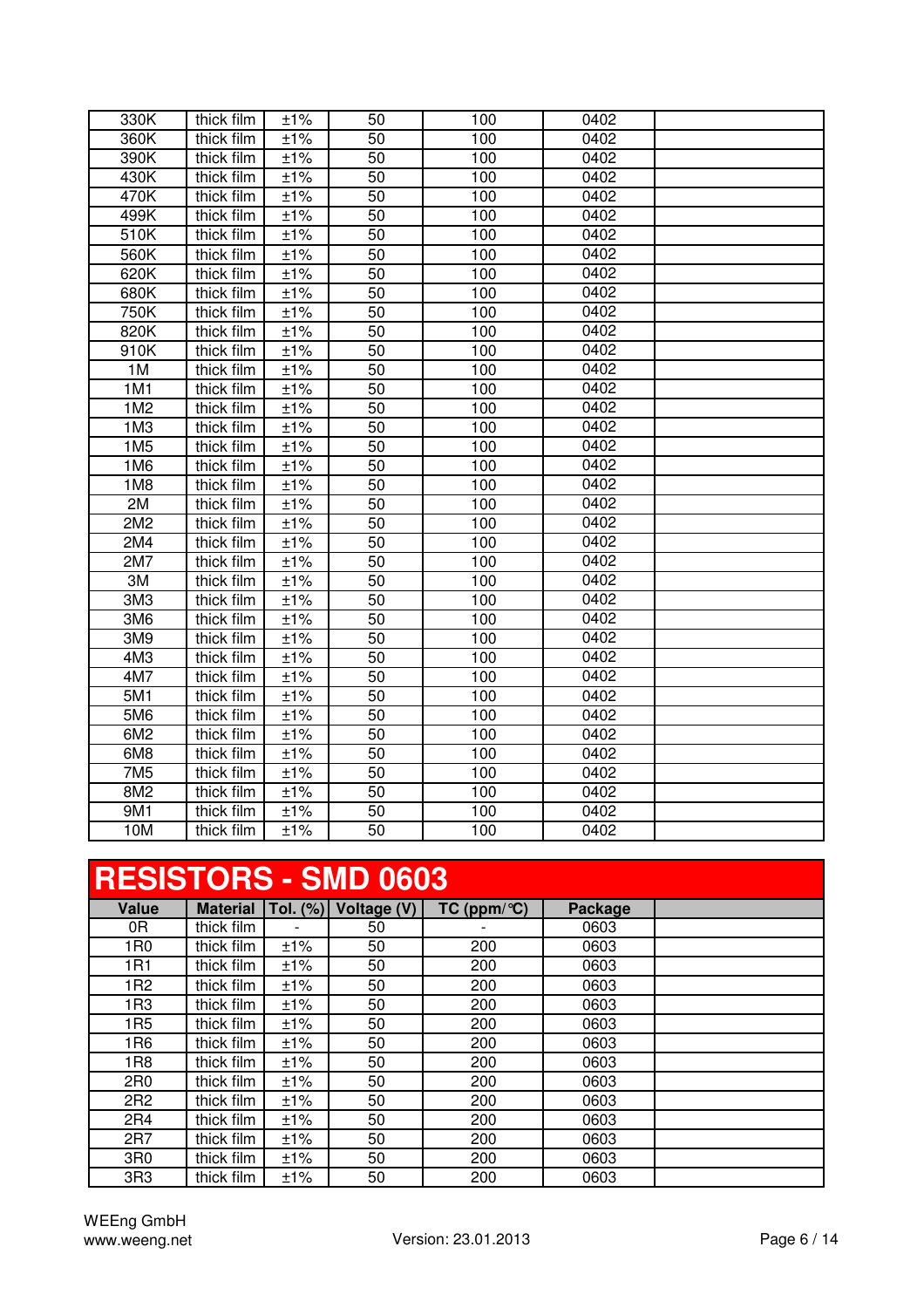| 3R6             | thick film | ±1%      | 50 | 200              | 0603 |  |
|-----------------|------------|----------|----|------------------|------|--|
| 3R9             | thick film | ±1%      | 50 | 200              | 0603 |  |
| 4R3             | thick film | ±1%      | 50 | 200              | 0603 |  |
| 4R7             | thick film | ±1%      | 50 | 200              | 0603 |  |
| 5R1             | thick film | ±1%      | 50 | $\overline{200}$ | 0603 |  |
| 5R6             | thick film | ±1%      | 50 | 200              | 0603 |  |
| 6R2             | thick film | ±1%      | 50 | 200              | 0603 |  |
| 6R <sub>8</sub> | thick film | ±1%      | 50 | 200              | 0603 |  |
| 7R <sub>5</sub> | thick film | ±1%      | 50 | 200              | 0603 |  |
| 8R2             | thick film | ±1%      | 50 | 200              | 0603 |  |
| 9R1             | thick film | ±1%      | 50 | 200              | 0603 |  |
| 10R             | thick film | ±1%      | 50 | 100              | 0603 |  |
| 11R             | thick film | ±1%      | 50 | 100              | 0603 |  |
| 12R             | thick film | ±1%      | 50 | 100              | 0603 |  |
| 13R             | thick film | ±1%      | 50 | 100              | 0603 |  |
| 15R             | thick film | ±1%      | 50 | 100              | 0603 |  |
| 16R             | thick film | ±1%      | 50 | 100              | 0603 |  |
| 18R             | thick film | $\pm$ 1% | 50 | 100              | 0603 |  |
| 20R             | thick film | ±1%      | 50 | 100              | 0603 |  |
| 22R             | thick film | ±1%      | 50 | 100              | 0603 |  |
| 24R             | thick film | ±1%      | 50 | 100              | 0603 |  |
| 27R             | thick film | ±1%      | 50 | 100              | 0603 |  |
| 30R             | thick film | ±1%      | 50 | 100              | 0603 |  |
| 33R             | thick film | ±1%      | 50 | 100              | 0603 |  |
| 36R             | thick film | ±1%      | 50 | 100              | 0603 |  |
| 39R             | thick film | ±1%      | 50 | 100              | 0603 |  |
| 43R             | thick film | ±1%      | 50 | 100              | 0603 |  |
| 47R             | thick film | ±1%      | 50 | 100              | 0603 |  |
| 49R9            | thick film | ±1%      | 50 | 100              | 0603 |  |
| 51R             | thick film | ±1%      | 50 | 100              | 0603 |  |
| 56R             | thick film | ±1%      | 50 | 100              | 0603 |  |
| 62R             | thick film | ±1%      | 50 | 100              | 0603 |  |
| 68R             | thick film | ±1%      | 50 | 100              | 0603 |  |
| 75R             | thick film | $±1\%$   | 50 | 100              | 0603 |  |
| 82R             | thick film | ±1%      | 50 | 100              | 0603 |  |
| 91R             | thick film | ±1%      | 50 | 100              | 0603 |  |
| 100R            | thick film | ±1%      | 50 | 100              | 0603 |  |
| 110R            | thick film | ±1%      | 50 | 100              | 0603 |  |
| 120R            | thick film | ±1%      | 50 | 100              | 0603 |  |
| 130R            | thick film | ±1%      | 50 | 100              | 0603 |  |
| 150R            | thick film | ±1%      | 50 | 100              | 0603 |  |
| 160R            | thick film | ±1%      | 50 | 100              | 0603 |  |
| 180R            | thick film | ±1%      | 50 | 100              | 0603 |  |
| 200R            | thick film | ±1%      | 50 | 100              | 0603 |  |
| 220R            | thick film | ±1%      | 50 | 100              | 0603 |  |
| 240R            | thick film | ±1%      | 50 | 100              | 0603 |  |
| 270R            | thick film | ±1%      | 50 | 100              | 0603 |  |
| 300R            | thick film | ±1%      | 50 | 100              | 0603 |  |
| 330R            | thick film | ±1%      | 50 | 100              | 0603 |  |
| 360R            | thick film | ±1%      | 50 | 100              | 0603 |  |
| 390R            | thick film | ±1%      | 50 | 100              | 0603 |  |
| 430R            | thick film | ±1%      | 50 | 100              | 0603 |  |
| 470R            | thick film | ±1%      | 50 | 100              | 0603 |  |
| 510R            | thick film | ±1%      | 50 | 100              | 0603 |  |
| 560R            | thick film | ±1%      | 50 | 100              | 0603 |  |
| 620R            | thick film | ±1%      | 50 | 100              | 0603 |  |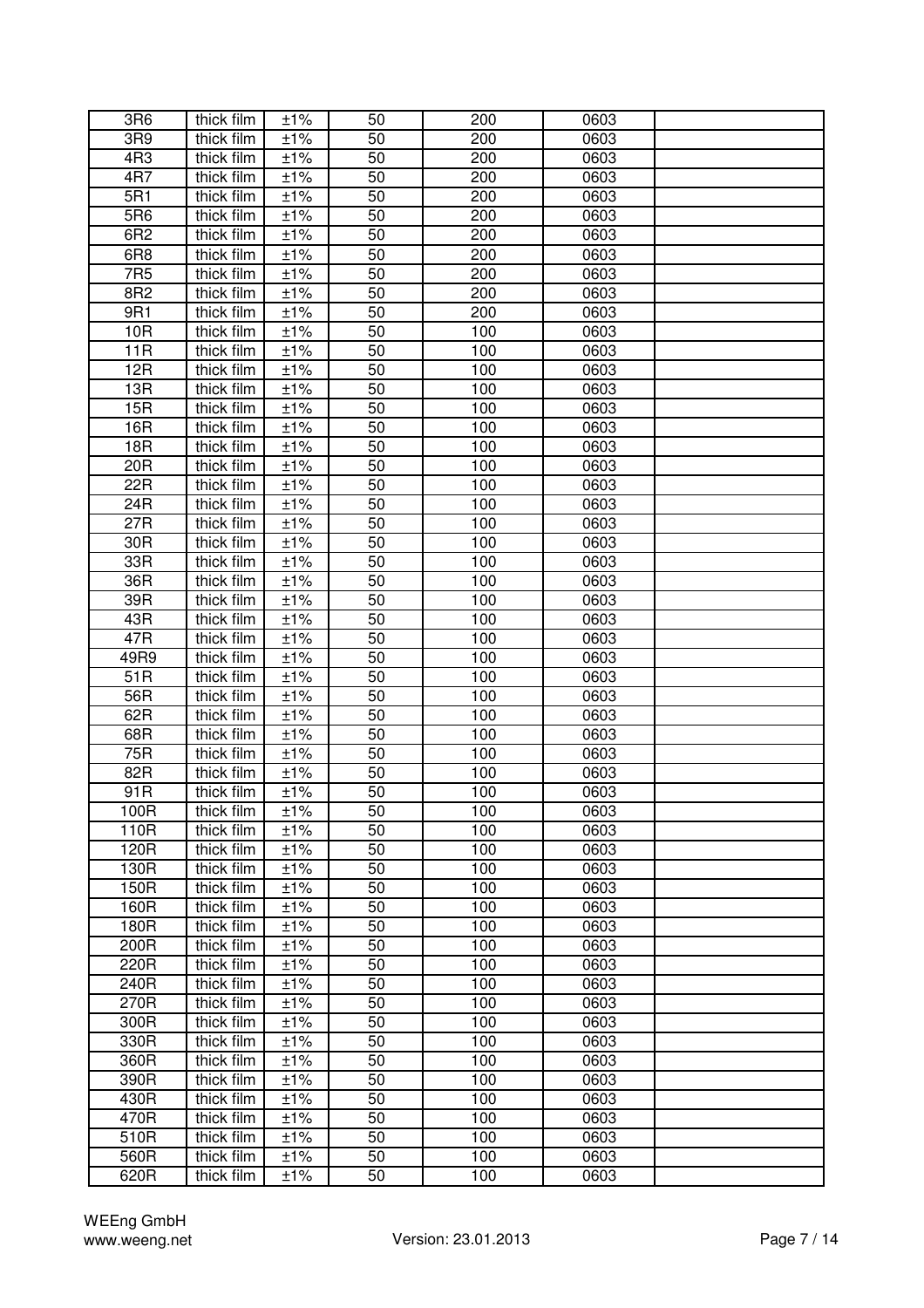| 680R             | thick film | ±1%                  | 50 | 100 | 0603 |  |
|------------------|------------|----------------------|----|-----|------|--|
| 750R             | thick film | $\overline{\pm 1\%}$ | 50 | 100 | 0603 |  |
| 820R             | thick film | ±1%                  | 50 | 100 | 0603 |  |
| 910R             | thick film | ±1%                  | 50 | 100 | 0603 |  |
| 1K0              | thick film | ±1%                  | 50 | 100 | 0603 |  |
| 1K02             | thick film | ±1%                  | 50 | 100 | 0603 |  |
| 1K1              | thick film | ±1%                  | 50 | 100 | 0603 |  |
| <b>1K2</b>       | thick film | ±1%                  | 50 | 100 | 0603 |  |
| 1K3              | thick film | ±1%                  | 50 | 100 | 0603 |  |
| <b>1K5</b>       | thick film | ±1%                  | 50 | 100 | 0603 |  |
| 1K6              | thick film | ±1%                  | 50 | 100 | 0603 |  |
| <b>1K8</b>       | thick film | ±1%                  | 50 | 100 | 0603 |  |
| 2K               | thick film | ±1%                  | 50 | 100 | 0603 |  |
| 2K2              | thick film | ±1%                  | 50 | 100 | 0603 |  |
| 2K4              | thick film | ±1%                  | 50 | 100 | 0603 |  |
| 2K7              | thick film | ±1%                  | 50 | 100 | 0603 |  |
| 3K               | thick film | ±1%                  | 50 | 100 | 0603 |  |
| 3K <sub>3</sub>  | thick film | ±1%                  | 50 | 100 | 0603 |  |
| 3K6              | thick film | ±1%                  | 50 | 100 | 0603 |  |
| 3K9              | thick film | ±1%                  | 50 | 100 | 0603 |  |
| 4K3              | thick film | ±1%                  | 50 | 100 | 0603 |  |
| 4K7              | thick film | ±1%                  | 50 | 100 | 0603 |  |
| 5K1              | thick film | ±1%                  | 50 | 100 | 0603 |  |
| 5K6              | thick film | ±1%                  | 50 | 100 | 0603 |  |
| 6K2              | thick film | ±1%                  | 50 | 100 | 0603 |  |
| 6K8              | thick film | ±1%                  | 50 | 100 | 0603 |  |
| 7K5              | thick film | ±1%                  | 50 | 100 | 0603 |  |
| 8K <sub>2</sub>  | thick film | ±1%                  | 50 | 100 | 0603 |  |
| 9K1              | thick film | ±1%                  | 50 | 100 | 0603 |  |
| 10K              | thick film | ±1%                  | 50 | 100 | 0603 |  |
| 11K              | thick film | ±1%                  | 50 | 100 | 0603 |  |
| 12K              | thick film | ±1%                  | 50 | 100 | 0603 |  |
| 12K7             | thick film | ±1%                  | 50 | 100 | 0603 |  |
| 13K              | thick film | ±1%                  | 50 | 100 | 0603 |  |
| 15K              | thick film | ±1%                  | 50 | 100 | 0603 |  |
| $\overline{16}K$ | thick film | ±1%                  | 50 | 100 | 0603 |  |
| <b>18K</b>       | thick film | ±1%                  | 50 | 100 | 0603 |  |
| 20K              | thick film | ±1%                  | 50 | 100 | 0603 |  |
| 22K              | thick film | ±1%                  | 50 | 100 | 0603 |  |
| 24K              | thick film | ±1%                  | 50 | 100 | 0603 |  |
| 27K              | thick film | ±1%                  | 50 | 100 | 0603 |  |
| 30K              | thick film | ±1%                  | 50 | 100 | 0603 |  |
| 33K              | thick film | ±1%                  | 50 | 100 | 0603 |  |
| 36K              | thick film | ±1%                  | 50 | 100 | 0603 |  |
| 39K              | thick film | ±1%                  | 50 | 100 | 0603 |  |
| 43K              | thick film | ±1%                  | 50 | 100 | 0603 |  |
| 47K              | thick film | ±1%                  | 50 | 100 | 0603 |  |
| 51K              | thick film | ±1%                  | 50 | 100 | 0603 |  |
| 56K              | thick film | ±1%                  | 50 | 100 | 0603 |  |
| 62K              | thick film | ±1%                  | 50 | 100 | 0603 |  |
| 68K              | thick film | ±1%                  | 50 | 100 | 0603 |  |
| 75K              | thick film | ±1%                  | 50 | 100 | 0603 |  |
| 82K              | thick film | ±1%                  | 50 | 100 | 0603 |  |
| 91K              | thick film | ±1%                  | 50 | 100 | 0603 |  |
| 100K             | thick film | ±1%                  | 50 | 100 | 0603 |  |
| 110K             | thick film | ±1%                  | 50 | 100 | 0603 |  |
|                  |            |                      |    |     |      |  |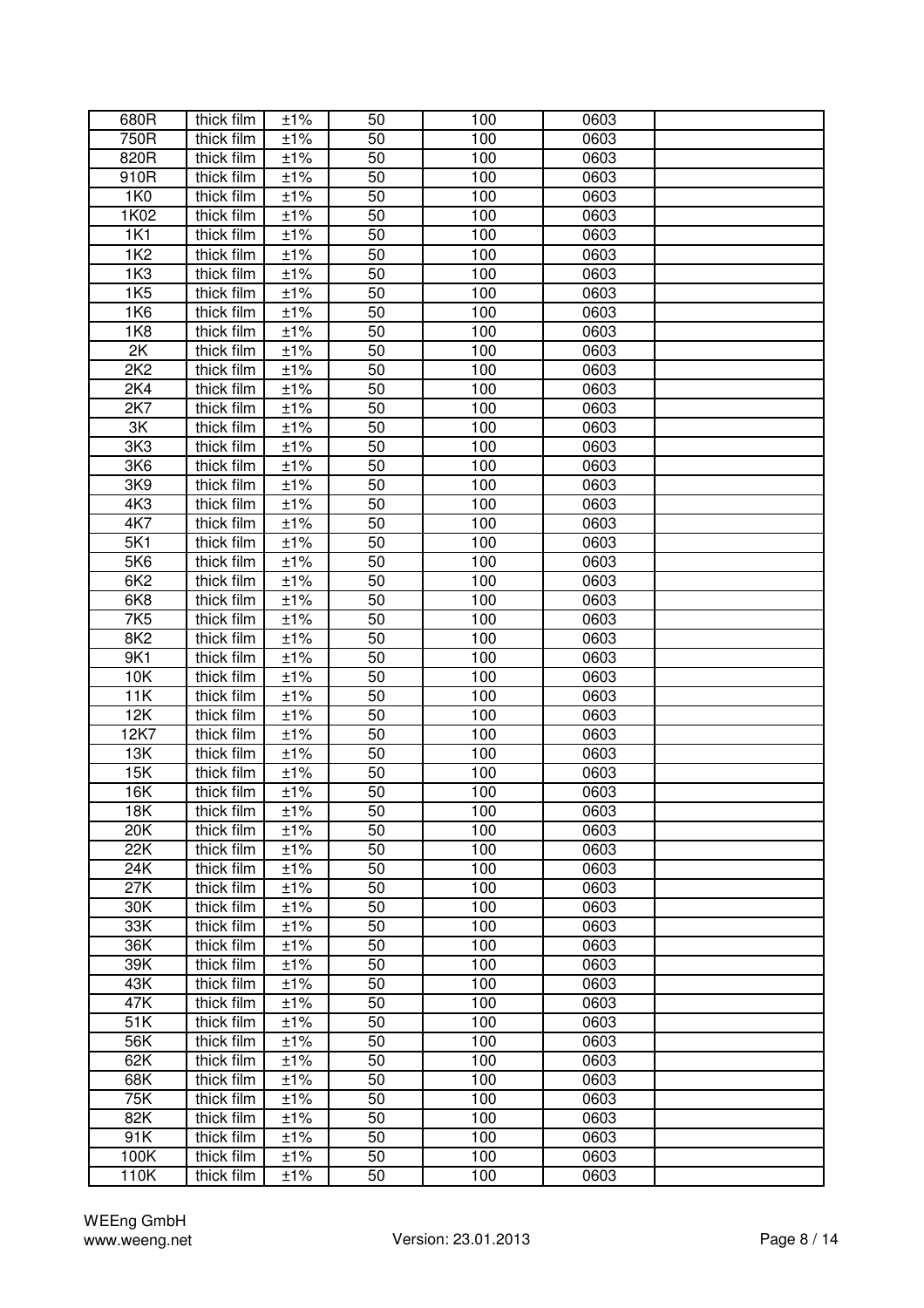| 120K            | thick film | ±1% | 50 | 100 | 0603 |  |
|-----------------|------------|-----|----|-----|------|--|
| 130K            | thick film | ±1% | 50 | 100 | 0603 |  |
| 150K            | thick film | ±1% | 50 | 100 | 0603 |  |
| 160K            | thick film | ±1% | 50 | 100 | 0603 |  |
| 180K            | thick film | ±1% | 50 | 100 | 0603 |  |
| 200K            | thick film | ±1% | 50 | 100 | 0603 |  |
| 220K            | thick film | ±1% | 50 | 100 | 0603 |  |
| 240K            | thick film | ±1% | 50 | 100 | 0603 |  |
| 270K            | thick film | ±1% | 50 | 100 | 0603 |  |
| 300K            | thick film | ±1% | 50 | 100 | 0603 |  |
| 330K            | thick film | ±1% | 50 | 100 | 0603 |  |
| 360K            | thick film | ±1% | 50 | 100 | 0603 |  |
| 390K            | thick film | ±1% | 50 | 100 | 0603 |  |
| 430K            | thick film | ±1% | 50 | 100 | 0603 |  |
| 470K            | thick film | ±1% | 50 | 100 | 0603 |  |
| 510K            | thick film | ±1% | 50 | 100 | 0603 |  |
| 560K            | thick film | ±1% | 50 | 100 | 0603 |  |
| 620K            | thick film | ±1% | 50 | 100 | 0603 |  |
| 680K            | thick film | ±1% | 50 | 100 | 0603 |  |
| 750K            | thick film | ±1% | 50 | 100 | 0603 |  |
| 820K            | thick film | ±1% | 50 | 100 | 0603 |  |
| 910K            | thick film | ±1% | 50 | 100 | 0603 |  |
| 1M              | thick film | ±1% | 50 | 100 | 0603 |  |
| 1M1             | thick film | ±1% | 50 | 100 | 0603 |  |
| 1M2             | thick film | ±1% | 50 | 100 | 0603 |  |
| 1M <sub>3</sub> | thick film | ±1% | 50 | 100 | 0603 |  |
| 1M <sub>5</sub> | thick film | ±1% | 50 | 100 | 0603 |  |
| 1M6             | thick film | ±1% | 50 | 100 | 0603 |  |
| 1M <sub>8</sub> | thick film | ±1% | 50 | 100 | 0603 |  |
| 2M              | thick film | ±1% | 50 | 100 | 0603 |  |
| 2M2             | thick film | ±1% | 50 | 100 | 0603 |  |
| 2M4             | thick film | ±1% | 50 | 100 | 0603 |  |
| 2M7             | thick film | ±1% | 50 | 100 | 0603 |  |
| 3M              | thick film | ±1% | 50 | 100 | 0603 |  |
| 3M3             | thick film | ±1% | 50 | 100 | 0603 |  |
| 3M6             | thick film | ±1% | 50 | 100 | 0603 |  |
| 3M9             | thick film | ±1% | 50 | 100 | 0603 |  |
| 4M3             | thick film | ±1% | 50 | 100 | 0603 |  |
| 4M7             | thick film | ±1% | 50 | 100 | 0603 |  |
| 5M1             | thick film | ±1% | 50 | 100 | 0603 |  |
| 5M6             | thick film | ±1% | 50 | 100 | 0603 |  |
| 6M2             | thick film | ±1% | 50 | 100 | 0603 |  |
| 6M8             | thick film | ±1% | 50 | 100 | 0603 |  |
| 7M <sub>5</sub> | thick film | ±1% | 50 | 100 | 0603 |  |
| 8M2             | thick film | ±1% | 50 | 100 | 0603 |  |
| 9M1             | thick film | ±1% | 50 | 100 | 0603 |  |
| 10M             | thick film | ±1% | 50 | 100 | 0603 |  |

# **RESISTORS - SMD 0805**

| Value           | <b>Material</b> | Tol. $(\%)$              | Voltage (V) | $TC$ (ppm/ $°C$ )        | Package |  |
|-----------------|-----------------|--------------------------|-------------|--------------------------|---------|--|
| 0R              | thick film      | $\overline{\phantom{0}}$ | 50          | $\overline{\phantom{0}}$ | 0805    |  |
| 1R <sub>0</sub> | thick film      | $±1\%$                   | 50          | 200                      | 0805    |  |
| 1R1             | thick film      | ±1%                      | 50          | 200                      | 0805    |  |
| 1R2             | thick film      | ±1%                      | 50          | 200                      | 0805    |  |
| 1R3             | thick film      | ±1%                      | 50          | 200                      | 0805    |  |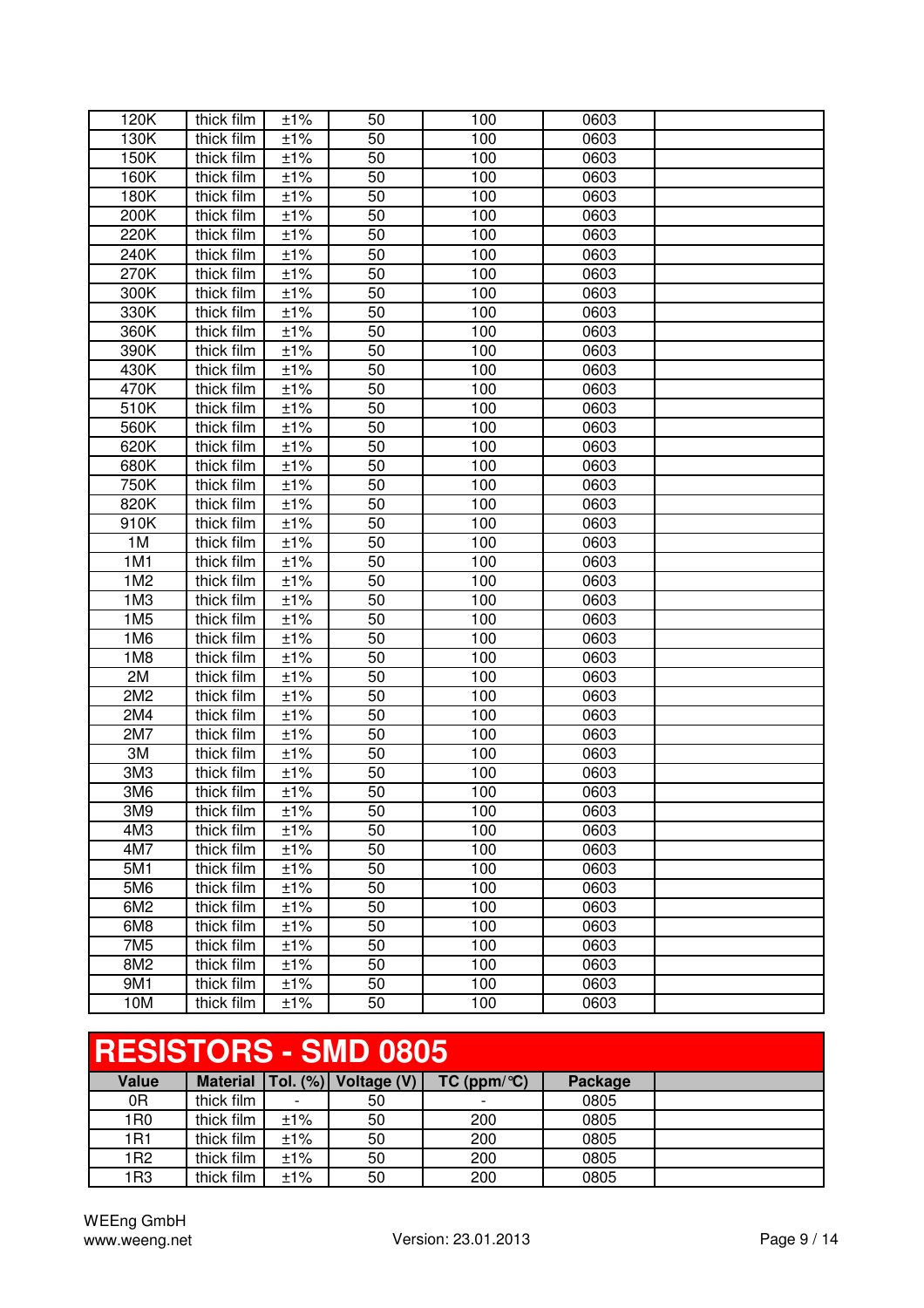| 1R <sub>5</sub>   | thick film               | ±1%                 | 50              | 200        | 0805         |  |
|-------------------|--------------------------|---------------------|-----------------|------------|--------------|--|
| 1R <sub>6</sub>   | thick film               | ±1%                 | 50              | 200        | 0805         |  |
| <b>1R8</b>        | thick film               | ±1%                 | 50              | 200        | 0805         |  |
| 2R <sub>0</sub>   | thick film               | ±1%                 | 50              | 200        | 0805         |  |
| 2R <sub>2</sub>   | thick film               | ±1%                 | 50              | 200        | 0805         |  |
| 2R4               | thick film               | ±1%                 | 50              | 200        | 0805         |  |
| 2R7               | thick film               | ±1%                 | 50              | 200        | 0805         |  |
| 3R0               | thick film               | ±1%                 | 50              | 200        | 0805         |  |
| 3R3               | thick film               | ±1%                 | 50              | 200        | 0805         |  |
| 3R6               | thick film               | ±1%                 | 50              | 200        | 0805         |  |
| 3R9               | thick film               | ±1%                 | 50              | 200        | 0805         |  |
| 4R3               | thick film               | ±1%                 | 50              | 200        | 0805         |  |
| 4R7               | thick film               | ±1%                 | 50              | 200        | 0805         |  |
| 5R1               | thick film               | ±1%                 | 50              | 200        | 0805         |  |
| 5R6               | thick film               | ±1%                 | 50              | 200        | 0805         |  |
| 6R2               | thick film               | ±1%                 | 50              | 200        | 0805         |  |
| 6R <sub>8</sub>   | thick film               | ±1%                 | 50              | 200        | 0805         |  |
| 7R <sub>5</sub>   |                          |                     | $\overline{50}$ | 200        | 0805         |  |
| 8R2               | thick film<br>thick film | ±1%                 | 50              |            |              |  |
|                   |                          | ±1%                 |                 | 200        | 0805         |  |
| 9R1               | thick film               | ±1%                 | 50              | 200        | 0805         |  |
| 10 <sub>R</sub>   | thick film               | ±1%                 | 50              | 100        | 0805         |  |
| 11R               | thick film               | ±1%                 | 50              | 100        | 0805         |  |
| 12R               | thick film               | ±1%                 | 50              | 100        | 0805         |  |
| 13R               | thick film               | ±1%                 | 50              | 100        | 0805         |  |
| 15R               | thick film               | ±1%                 | 50              | 100        | 0805         |  |
| 16R               | thick film               | ±1%                 | 50              | 100        | 0805         |  |
| 18R               | thick film               | ±1%                 | 50              | 100        | 0805         |  |
| 20R               | thick film               | ±1%                 | 50              | 100        | 0805         |  |
| 22R               | thick film               | ±1%                 | 50              | 100        | 0805         |  |
| 24R               | thick film               | ±1%                 | 50              | 100        | 0805         |  |
| 27R               | thick film               | ±1%                 | 50              | 100        | 0805         |  |
| 30R<br>33R        | thick film<br>thick film | ±1%<br>±1%          | 50<br>50        | 100<br>100 | 0805<br>0805 |  |
| 36R               |                          |                     | 50              | 100        | 0805         |  |
|                   | thick film               | ±1%                 |                 |            |              |  |
| 39R               | thick film               | ±1%                 | 50              | 100        | 0805         |  |
| 43R               | thick film               | ±1%                 | 50              | 100        | 0805         |  |
| 47R               | thick film               | ±1%                 | 50              | 100        | 0805         |  |
| $\overline{51}$ R | thick film               | ±1%                 | 50              | 100        | 0805         |  |
| 56R               | thick film               | ±1%                 | 50              | 100        | 0805         |  |
| 62R               | thick film               | ±1%                 | 50              | 100        | 0805         |  |
| 68R               | thick film               | ±1%                 | 50              | 100        | 0805         |  |
| 75R               | thick film               | ±1%                 | 50              | 100        | 0805         |  |
| 82R               | thick film               | ±1%                 | 50              | 100        | 0805         |  |
| 91R               | thick film               | ±1%                 | 50              | 100        | 0805         |  |
| 100R              | thick film               | ±1%                 | 50              | 100        | 0805         |  |
| 110R              | thick film               | ±1%                 | 50              | 100        | 0805         |  |
| 120R              | thick film               | ±1%                 | 50              | 100        | 0805         |  |
| 130R              | thick film               | ±1%                 | 50              | 100        | 0805         |  |
| 150R              | thick film               | ±1%                 | 50              | 100        | 0805         |  |
| 160R              | thick film               | ±1%                 | 50              | 100        | 0805         |  |
| 180R              | thick film               | ±1%                 | 50              | 100        | 0805         |  |
| 200R              | thick film               | ±1%                 | 50              | 100        | 0805         |  |
| 220R              | thick film               | ±1%                 | 50              | 100        | 0805         |  |
| 240R              | thick film               | $\overline{\pm}1\%$ | 50              | 100        | 0805         |  |
| 270R              | thick film               | ±1%                 | 50              | 100        | 0805         |  |
| 300R              | thick film               | ±1%                 | 50              | 100        | 0805         |  |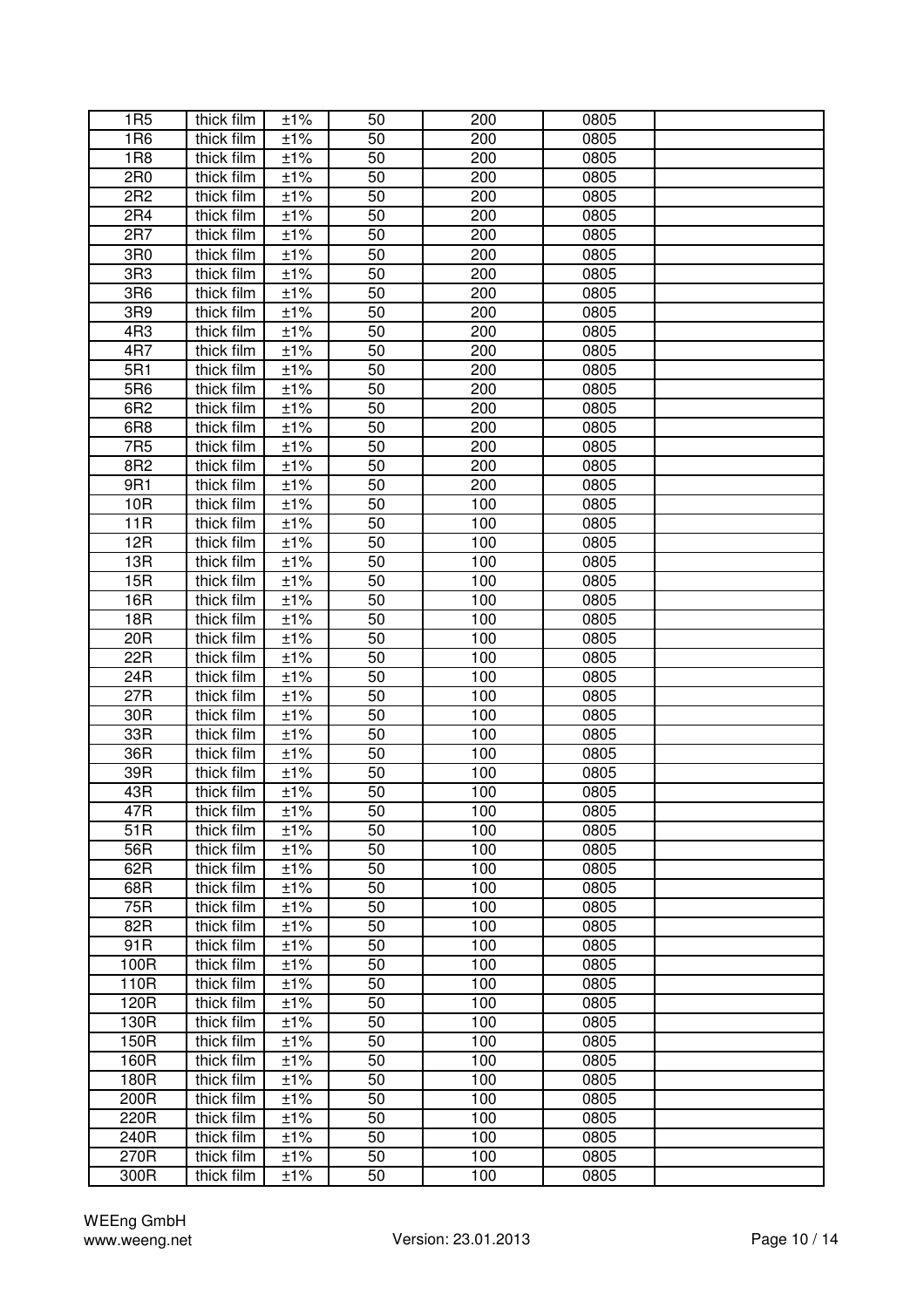| 330R            | thick film | ±1% | 50              | 100 | 0805 |  |
|-----------------|------------|-----|-----------------|-----|------|--|
| 360R            | thick film | ±1% | 50              | 100 | 0805 |  |
| 390R            | thick film | ±1% | 50              | 100 | 0805 |  |
| 430R            | thick film | ±1% | 50              | 100 | 0805 |  |
| 470R            | thick film | ±1% | 50              | 100 | 0805 |  |
| 499R            | thick film | ±1% | 50              | 100 | 0805 |  |
| 510R            | thick film | ±1% | 50              | 100 | 0805 |  |
| 560R            | thick film | ±1% | 50              | 100 | 0805 |  |
| 620R            |            |     |                 |     |      |  |
|                 | thick film | ±1% | 50              | 100 | 0805 |  |
| 680R            | thick film | ±1% | 50              | 100 | 0805 |  |
| 750R            | thick film | ±1% | 50              | 100 | 0805 |  |
| 820R            | thick film | ±1% | 50              | 100 | 0805 |  |
| 910R            | thick film | ±1% | 50              | 100 | 0805 |  |
| 1K0             | thick film | ±1% | 50              | 100 | 0805 |  |
| 1K1             | thick film | ±1% | 50              | 100 | 0805 |  |
| <b>1K2</b>      | thick film | ±1% | 50              | 100 | 0805 |  |
| 1K <sub>3</sub> | thick film | ±1% | 50              | 100 | 0805 |  |
| 1K5             | thick film | ±1% | $\overline{50}$ | 100 | 0805 |  |
| 1K6             | thick film | ±1% | 50              | 100 | 0805 |  |
| 1K8             | thick film | ±1% | 50              | 100 | 0805 |  |
| 2K              | thick film | ±1% | 50              | 100 | 0805 |  |
| 2K2             | thick film | ±1% | 50              | 100 | 0805 |  |
| 2K4             | thick film | ±1% | 50              | 100 | 0805 |  |
| 2K7             | thick film | ±1% | 50              | 100 | 0805 |  |
| 3K              | thick film | ±1% | 50              | 100 | 0805 |  |
| 3K3             | thick film | ±1% | 50              | 100 | 0805 |  |
| 3K6             | thick film | ±1% | 50              | 100 | 0805 |  |
| 3K9             | thick film | ±1% | 50              | 100 | 0805 |  |
| 4K3             | thick film | ±1% | 50              | 100 | 0805 |  |
| 4K7             | thick film | ±1% | 50              | 100 | 0805 |  |
| 5K1             | thick film | ±1% | 50              | 100 | 0805 |  |
| 5K6             | thick film | ±1% | 50              | 100 | 0805 |  |
| 6K2             | thick film | ±1% | 50              | 100 | 0805 |  |
| 6K8             |            | ±1% | 50              | 100 | 0805 |  |
|                 | thick film |     |                 |     |      |  |
| 7K5             | thick film | ±1% | 50              | 100 | 0805 |  |
| 8K <sub>2</sub> | thick film | ±1% | 50              | 100 | 0805 |  |
| 9K1             | thick film | ±1% | 50              | 100 | 0805 |  |
| 10K             | thick film | ±1% | 50              | 100 | 0805 |  |
| 11K             | thick film | ±1% | 50              | 100 | 0805 |  |
| 12K             | thick film | ±1% | 50              | 100 | 0805 |  |
| 13K             | thick film | ±1% | 50              | 100 | 0805 |  |
| 15K             | thick film | ±1% | 50              | 100 | 0805 |  |
| 16K             | thick film | ±1% | 50              | 100 | 0805 |  |
| <b>18K</b>      | thick film | ±1% | 50              | 100 | 0805 |  |
| 20K             | thick film | ±1% | 50              | 100 | 0805 |  |
| 22K             | thick film | ±1% | 50              | 100 | 0805 |  |
| 23K2            | thick film | ±1% | 50              | 100 | 0805 |  |
| 24K             | thick film | ±1% | 50              | 100 | 0805 |  |
| 27K             | thick film | ±1% | 50              | 100 | 0805 |  |
| 30K             | thick film | ±1% | 50              | 100 | 0805 |  |
| 33K             | thick film | ±1% | 50              | 100 | 0805 |  |
| 36K             | thick film | ±1% | 50              | 100 | 0805 |  |
| 39K             | thick film | ±1% | 50              | 100 | 0805 |  |
| 43K             | thick film | ±1% | 50              | 100 | 0805 |  |
| 47K             | thick film | ±1% | 50              | 100 | 0805 |  |
| 51K             | thick film | ±1% | 50              | 100 | 0805 |  |
|                 |            |     |                 |     |      |  |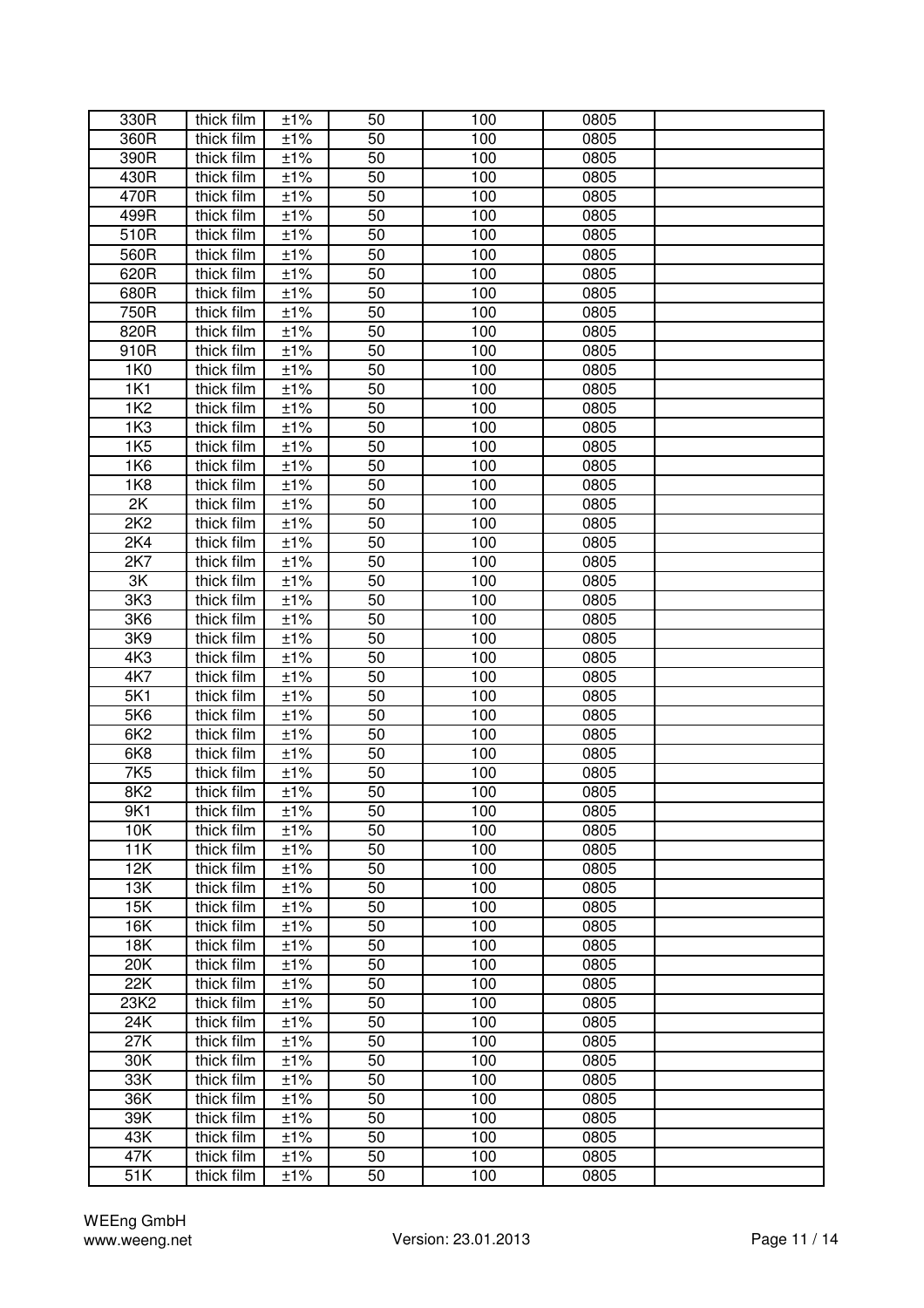| 56K             | thick film | ±1%                 | 50 | 100 | 0805 |  |
|-----------------|------------|---------------------|----|-----|------|--|
| 62K             | thick film | ±1%                 | 50 | 100 | 0805 |  |
| 68K             | thick film | ±1%                 | 50 | 100 | 0805 |  |
| 75K             | thick film | ±1%                 | 50 | 100 | 0805 |  |
| 82K             | thick film | ±1%                 | 50 | 100 | 0805 |  |
| 91K             | thick film | ±1%                 | 50 | 100 | 0805 |  |
| 100K            | thick film | ±1%                 | 50 | 100 | 0805 |  |
| 110K            | thick film | ±1%                 | 50 | 100 | 0805 |  |
| 120K            | thick film | ±1%                 | 50 | 100 | 0805 |  |
| 130K            | thick film | ±1%                 | 50 | 100 | 0805 |  |
| 150K            | thick film | ±1%                 | 50 | 100 | 0805 |  |
| 160K            | thick film | ±1%                 | 50 | 100 | 0805 |  |
| 180K            | thick film | ±1%                 | 50 | 100 | 0805 |  |
| 200K            | thick film | ±1%                 | 50 | 100 | 0805 |  |
| 220K            | thick film | ±1%                 | 50 | 100 | 0805 |  |
| 240K            | thick film | ±1%                 | 50 | 100 | 0805 |  |
| 270K            | thick film | ±1%                 | 50 | 100 | 0805 |  |
| 300K            | thick film | ±1%                 | 50 | 100 | 0805 |  |
| 330K            | thick film | ±1%                 | 50 | 100 | 0805 |  |
| 360K            | thick film | ±1%                 | 50 | 100 | 0805 |  |
| 390K            | thick film | ±1%                 | 50 | 100 | 0805 |  |
| 430K            | thick film | ±1%                 | 50 | 100 | 0805 |  |
| 470K            | thick film | ±1%                 | 50 | 100 | 0805 |  |
| 510K            | thick film | ±1%                 | 50 | 100 | 0805 |  |
| 560K            | thick film | ±1%                 | 50 | 100 | 0805 |  |
| 620K            | thick film | ±1%                 | 50 | 100 | 0805 |  |
| 680K            | thick film | ±1%                 | 50 | 100 | 0805 |  |
| 750K            | thick film | ±1%                 | 50 | 100 | 0805 |  |
| 820K            | thick film | ±1%                 | 50 | 100 | 0805 |  |
| 910K            | thick film | ±1%                 | 50 | 100 | 0805 |  |
| 1M              | thick film | ±1%                 | 50 | 100 | 0805 |  |
| 1M1             | thick film | ±1%                 | 50 | 100 | 0805 |  |
| 1M2             | thick film | ±1%                 | 50 | 100 | 0805 |  |
| 1M <sub>3</sub> | thick film | $±1\%$              | 50 | 100 | 0805 |  |
| 1M <sub>5</sub> | thick film | ±1%                 | 50 | 100 | 0805 |  |
| 1M6             | thick film | ±1%                 | 50 | 100 | 0805 |  |
| 1M8             | thick film | ±1%                 | 50 | 100 | 0805 |  |
| 2M              | thick film | ±1%                 | 50 | 100 | 0805 |  |
| 2M2             | thick film | ±1%                 | 50 | 100 | 0805 |  |
| 2M4             | thick film | ±1%                 | 50 | 100 | 0805 |  |
| 2M7             | thick film | ±1%                 | 50 | 100 | 0805 |  |
| 3M              | thick film | ±1%                 | 50 | 100 | 0805 |  |
| 3M <sub>3</sub> | thick film | ±1%                 | 50 | 100 | 0805 |  |
| 3M6             | thick film | ±1%                 | 50 | 100 | 0805 |  |
| 3M9             | thick film | ±1%                 | 50 | 100 | 0805 |  |
| 4M3             | thick film | ±1%                 | 50 | 100 | 0805 |  |
| 4M7             | thick film | ±1%                 | 50 | 100 | 0805 |  |
| 5M1             | thick film | ±1%                 | 50 | 100 | 0805 |  |
| 5M6             | thick film | ±1%                 | 50 | 100 | 0805 |  |
| 6M2             | thick film | ±1%                 | 50 | 100 | 0805 |  |
| 6M8             | thick film | ±1%                 | 50 | 100 | 0805 |  |
| 7M <sub>5</sub> | thick film | ±1%                 | 50 | 100 | 0805 |  |
| 8M2             | thick film | ±1%                 | 50 | 100 | 0805 |  |
| 9M1             | thick film | ±1%                 | 50 | 100 | 0805 |  |
| 10M             | thick film | $\overline{\pm}1\%$ | 50 | 100 | 0805 |  |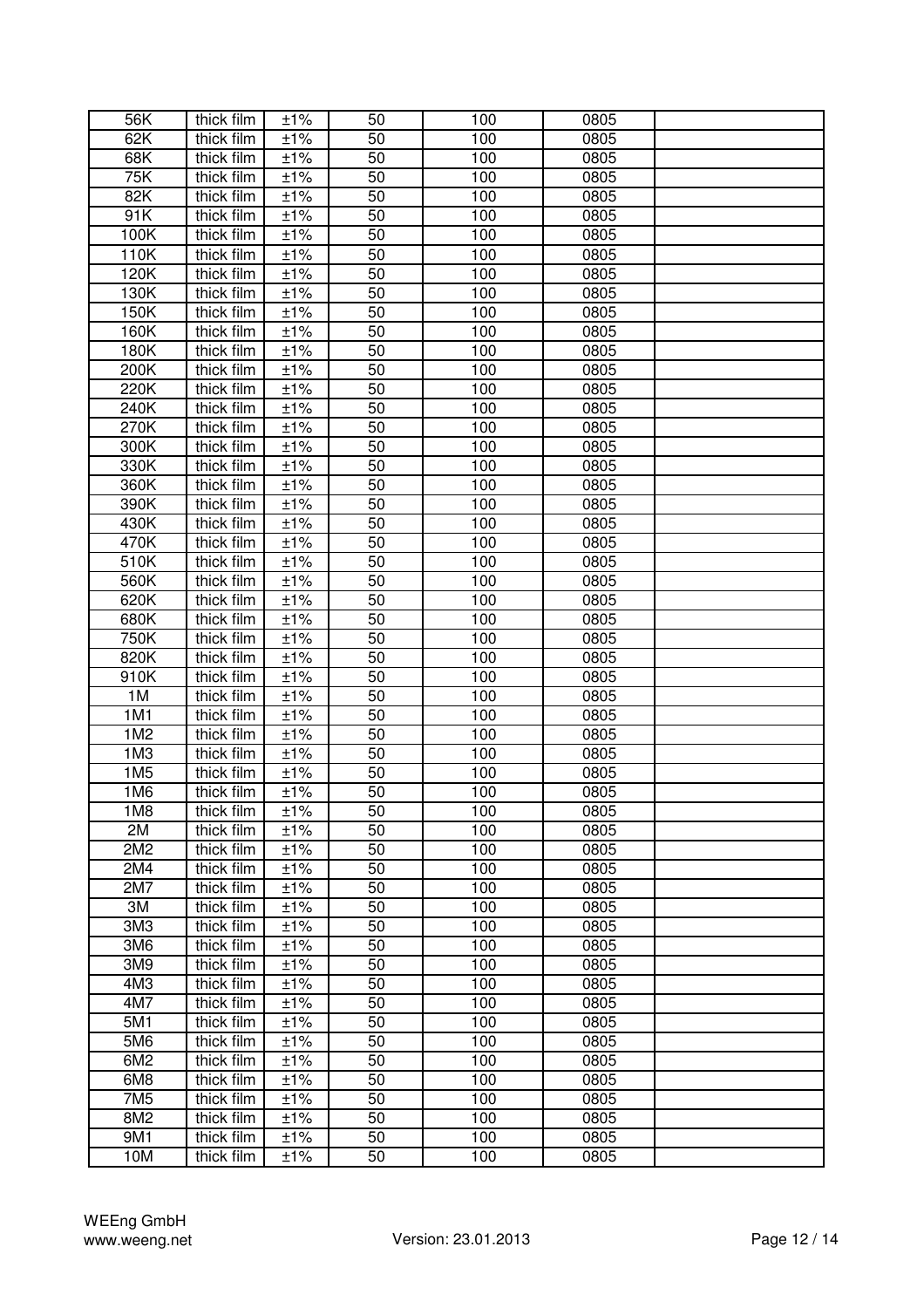|                 |            |     | <b>RESISTORS - SMD 1206</b>       |                         |                |  |
|-----------------|------------|-----|-----------------------------------|-------------------------|----------------|--|
| <b>Value</b>    |            |     | Material   Tol. (%)   Voltage (V) | TC (ppm/ $\mathrm{C}$ ) | <b>Package</b> |  |
| 0R              | thick film |     | 50                                |                         | 1206           |  |
| 10K             | thick film | ±1% | 50                                | 100                     | 1206           |  |
| 100K            | thick film | ±1% | 50                                | 100                     | 1206           |  |
| 6R <sub>8</sub> |            |     | 50                                |                         | 1206           |  |
| 18R             |            |     | 50                                |                         | 1206           |  |
| 35R7            |            |     | 50                                |                         | 1206           |  |
| 51R1            |            |     | 50                                |                         | 1206           |  |
| 100R            |            |     | 50                                |                         | 1206           |  |
| 221R            |            |     | 50                                |                         | 1206           |  |
| 270R            |            |     | 50                                |                         | 1206           |  |
| 560R            |            |     | 50                                |                         | 1206           |  |
| 825R            |            |     | 50                                |                         | 1206           |  |
| <b>1K2</b>      |            |     | 50                                |                         | 1206           |  |
| 2K2             |            |     | 50                                |                         | 1206           |  |
| 3K <sub>3</sub> |            |     | 50                                |                         | 1206           |  |
| 4K99            |            |     | 50                                |                         | 1206           |  |
| 5K6             |            |     | 50                                |                         | 1206           |  |
| 6K8             |            |     | 50                                |                         | 1206           |  |
| 8K2             |            |     | 50                                |                         | 1206           |  |
| 11K             |            |     | 50                                |                         | 1206           |  |
| 12K1            |            |     | 50                                |                         | 1206           |  |
| 15K             |            |     | 50                                |                         | 1206           |  |
| <b>18K</b>      |            |     | 50                                |                         | 1206           |  |
| 22K             |            |     | 50                                |                         | 1206           |  |
| 22K1            |            |     | 50                                |                         | 1206           |  |
| 27K             |            |     | 50                                |                         | 1206           |  |
| 30K             |            |     | 50                                |                         | 1206           |  |
| 33K2            |            |     | 50                                |                         | 1206           |  |
| 39K2            |            |     | 50                                |                         | 1206           |  |
| 43K2            |            |     | 50                                |                         | 1206           |  |
| 44K2            |            |     | 50                                |                         | 1206           |  |
| 47K             |            |     | 50                                |                         | 1206           |  |
| 51K             |            |     | 50                                |                         | 1206           |  |
| 56K2            |            |     | 50                                |                         | 1206           |  |
| 68K             |            |     | 50                                |                         | 1206           |  |
| 82K             |            |     | 50                                |                         | 1206           |  |
| 130K            |            |     | 50                                |                         | 1206           |  |
| 150K            |            |     | 50                                |                         | 1206           |  |
| 200K            |            |     | 50                                |                         | 1206           |  |
| 220K            |            |     | 50                                |                         | 1206           |  |
| 274K            |            |     | 50                                |                         | 1206           |  |
| 301K            |            |     | 50                                |                         | 1206           |  |
| 560K            |            |     | 50                                |                         | 1206           |  |
| 680K            |            |     | 50                                |                         | 1206           |  |
| 1M              |            |     | 50                                |                         | 1206           |  |
| 1M <sub>5</sub> |            |     | 50                                |                         | 1206           |  |
| 2M7             |            |     | 50                                |                         | 1206           |  |
| 3M3             |            |     | 50                                |                         | 1206           |  |

| <b>RESISTORS - MELF 0204</b> |  |  |  |                                                                |           |  |  |
|------------------------------|--|--|--|----------------------------------------------------------------|-----------|--|--|
| Value                        |  |  |  | Material $ T_{0} $ . (%) Voltage (V) $ TC(ppm/\textdegree C) $ | Package   |  |  |
| 0R                           |  |  |  |                                                                | Melf 0204 |  |  |